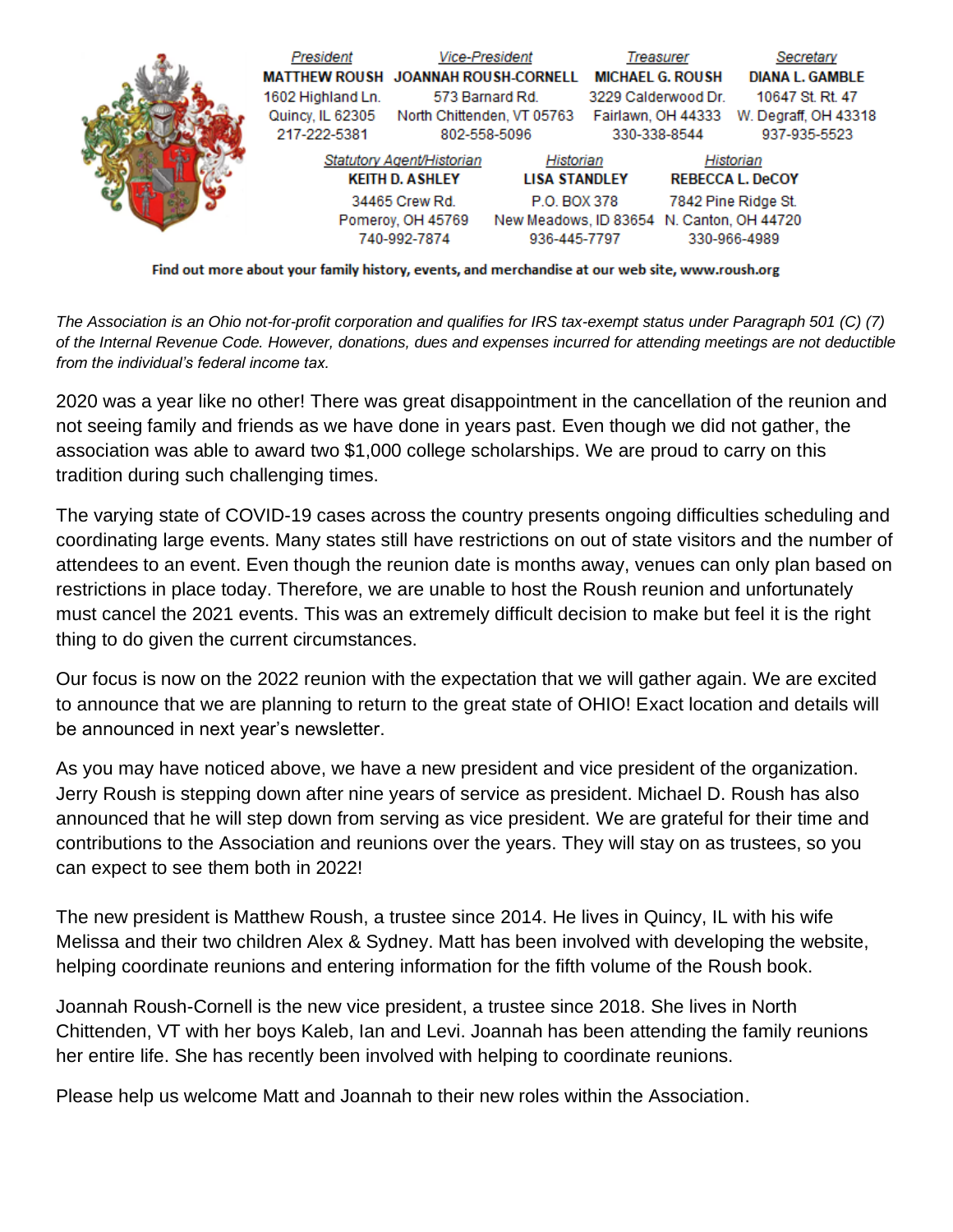The Association will again be awarding two \$1,000 scholarships to graduating high school seniors. The education committee will determine the recipients. Applications must be obtained by sending a self-addressed, stamped envelope with the request to Michael D. Roush 45 Parson Hill Road, Strafford, NH 03884. ALL APPLICATIONS MUST BE RECEIVED BY JULY 9<sup>th</sup>, 2021. If applicants choose to send a picture, the association will include this when recipients are listed on the webpage.

The Association has been awarding this scholarship since 1995. A list of past recipients is included in the newsletter. We would love to hear from previous scholarship winners regarding what they are doing now. If you or a family member know of past winners missing from the list, please let us know so that we can update our list. This information can be mailed to Michael D. Roush at the address above or emailed to mdr53@hotmail.com.

Annual membership / Lifetime membership / Scholarship donations – Use the order form included with the newsletter to request or renew your membership.

Please consider donating to the scholarship fund. We are continuing to award scholarships even though we are not having the annual auction event, which generates funds for the scholarships. Any donation is greatly appreciated! For scholarship specific donations, please note this on your check. Please make checks payable to Roush Association and mail to Michael G. Roush, 3229 Calderwood Dr. Fairlawn, OH 44333.

Deaths / Address - Please send deaths since the last reunion, names needing removed from the mailing list or corrected address to Michael G. Roush, 3229 Calderwood Dr. Fairlawn, OH 44333.

Future reunions - The family loves to travel to new places! If you are interested in finding out more about bringing the reunion to your area, speak with an officer and find out how.

Ways to get involved – Many hands make light work. Share your gifts and talents with the family. Listed are a few ways to get more involved: volunteer during the reunion (sales table, photography, setting up/tearing down…) find out more about becoming an officer or trustee, or share family research. Help is always needed throughout the year. (Legal, Website, Accounting) Please reach out to an officer or trustee for more information on getting involved.

The Association has several items for sale. Please consider supporting the Association by purchasing these items for yourself or as gifts. Use the order form included with the newsletter and make checks payable to Roush Association.

We also wanted to provide an update on the progress of the fifth Roush book. A tremendous amount of work has been done to assemble information provided by family members. The Association will continue to work on moving the book forward, though there is no timeline yet for completion.

Updates will be provided on the website and Facebook page as they become available.

**Diana L. Gamble, Secretary**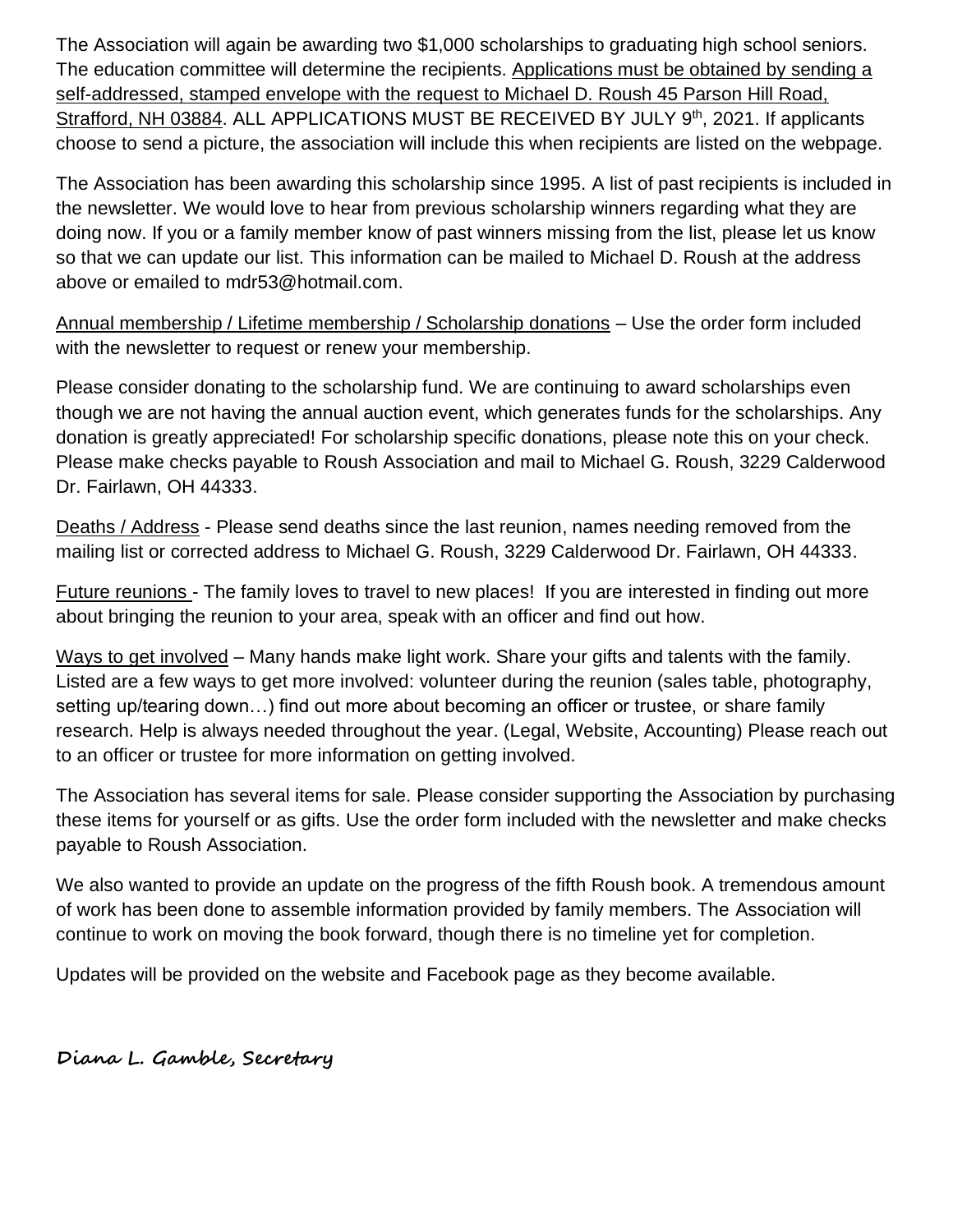## PAST COLLEGE SCHOLARSHIP WINNERS Where are they now and what are they doing?

## Please email updates to mdr53@hotmail.com

| 2020 | George        | Roush V       | Whitehouse           | OH        | Kent State University                |
|------|---------------|---------------|----------------------|-----------|--------------------------------------|
| 2020 | Jordan        | Scheiderer    | Powell               | OH        | University of Cincinnati             |
| 2019 | Darrington    | White         | Manchester           | OH        | <b>Ohio State University</b>         |
| 2019 | Kirsten       | Rockwood      | Stow                 | OH        | Kent State University                |
| 2019 | Natalie       | Roush         | Waterloo             | IL        | <b>St Louis University</b>           |
| 2018 | Joel          | Schuchmann    | Watervill            | OH        | University of Toledo                 |
| 2018 | Aileen        | LeRoy         | Midland              | PA        | Kent State University                |
| 2017 | Mariah        | Noble         | <b>Fishers</b>       | IN        | Hope College                         |
| 2017 | Grayson       | Provost       | Willis               | TX        | Lone Star College                    |
| 2016 | Joel          | Pedersen      | Waco                 | ТX        | <b>Baylor University</b>             |
| 2016 | Jessica       | King          | Piedmont             | OK        | <b>Oklahoma Baptist University</b>   |
| 2015 | Grace         | Pickering     | Westfield            | IN        | Cedarville University                |
| 2014 | Levi          | Noble         | <b>Fishers</b>       | IN        | <b>Purdue University</b>             |
| 2013 | Jeremy        | Pedersen      | Woodway              | <b>TX</b> | <b>Baylor University</b>             |
| 2013 | Alexander     | LeRoy         | Morgantown           | WV        | West Virginia University             |
| 2012 | <b>Bailey</b> | <b>McGill</b> | <b>West Liberty</b>  | OH        | <b>Wright State University</b>       |
| 2012 | Jared         | Grubaugh      | Columbus             | OH        | <b>Ohio State University</b>         |
| 2011 | <b>Brooke</b> | Scheiderer    | Hilliard             | OH        | <b>Ohio State University</b>         |
| 2010 | Sarah         | <b>Bishop</b> | <b>Dublin</b>        | OH        | Rollins College                      |
| 2009 | Kenneth       | Roush         | South Bend           | IN        | <b>Purdue University</b>             |
| 2009 | Beau          | Whaley        | Galipolis            | OH        | Marshall University                  |
| 2008 | Jodi          | Roush         | Amanda               | OH        | Ohio State ATI                       |
| 2008 | Natalie       | Miller        | <b>Bidwell</b>       | OH        | <b>Ohio State University</b>         |
| 2007 | Elizabeth     | Kerper        | Norwalk              | OH        | <b>East Hartford Learning Center</b> |
| 2007 | Lindsey       | Roush         | N Chittenden         | VT        | Vermont Technical College            |
| 2006 | Crystal       | <b>Brown</b>  | Shawboro             | <b>NC</b> | <b>Chowan University</b>             |
| 2005 | Emily         | Gamble        | <b>DeGraff</b>       | OH        | <b>Franklin University</b>           |
| 2004 | Mathew        | Green         | <b>Coconut Creek</b> | <b>FL</b> | St Leo University                    |
| 2003 | Rebecca       | Gamble        | <b>DeGraff</b>       | OH        | <b>Ohio State University</b>         |
| 2002 |               |               |                      |           |                                      |
| 2001 | <b>Brandy</b> | Roush         | Zanesfield           | OH        | Ohio Institute of Photography        |
| 2001 | Tara          | Penn          | Hillsboro            | OН        | Wright State University              |
| 2001 | Amanda        | Roush         | Fairfield            | OH        | Cedarville University                |
| 2001 | Jennifer      | Marinko       | Troy                 | MI        | University of Missouri, Columbia     |
| 2000 | Amy           | Roush         | Quincy               | IL        | John Wood Community College          |
| 2000 | Michael       | Hall          | Marysville           | Ohio      | University of Cincinnati             |
| 2000 | Zachary       | <b>Blas</b>   | Point Pleasant       | WV        | <b>Boston University</b>             |
| 1999 | <b>Beth</b>   | Holderby      | Jet                  | OK        | <b>Oklahoma State University</b>     |
| 1999 | Benjamin      | Roush         | Westerville          | OН        | <b>Ohio State University</b>         |
| 1998 | No Applicants |               |                      |           |                                      |
| 1997 | No Applicants |               |                      |           |                                      |
| 1996 | Shelly        | Roush         | Mt. Lebanon          | PA        | Penn State University                |
| 1996 | Kimberly      | <b>Boggs</b>  | Marysville           | OH        | University of Cincinnati             |
| 1995 |               |               |                      |           |                                      |